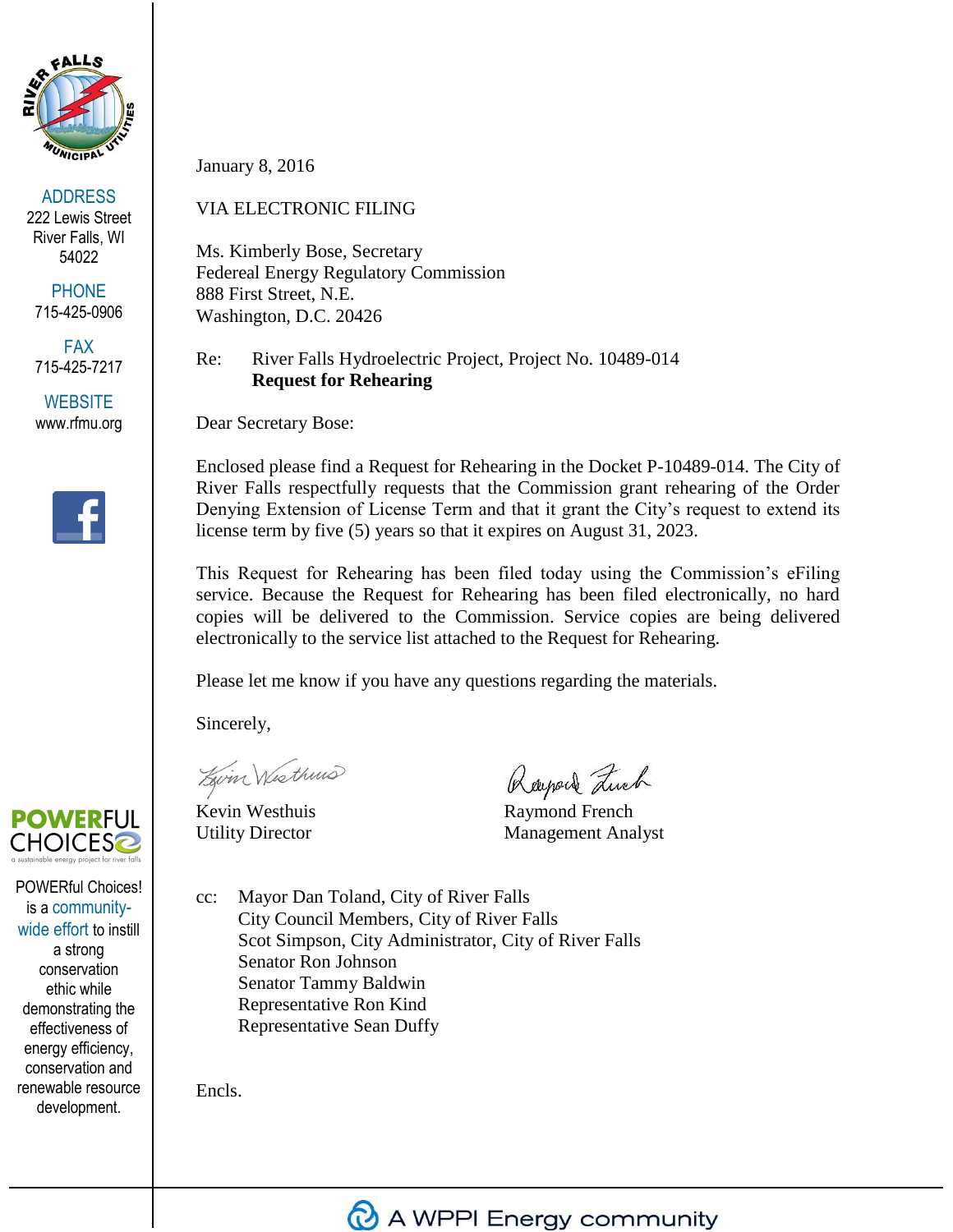## UNITED STATES OF AMERICA FEDERAL ENERGY REGULATORY COMMISSION

)

)

| River Falls Hydroelectric Project |  |
|-----------------------------------|--|
| City of River Falls, Wisconsin    |  |
|                                   |  |

) Project No. 10489-014<br>
)

#### REQUEST FOR REHEARING OF RIVER FALLS HYDROELECTRIC PROJECT

Pursuant to Section 313(a) of the Federal Power Act ("FPA")<sup>1</sup> and Rule 713 of the Rules of Practice and Procedure of the Federal Energy Regulatory Commission ("Commission")<sup>2</sup>, the City of River Falls ("City") hereby files this Request for Rehearing of the December 9, 2015 Order Denying Extension of License Term ("Order")<sup>3</sup> pertaining to the River Falls Hydroelectric Project No. 10489-014 ("Project").

The basis for this request for rehearing is three-fold. The City maintains the following:

- 1. That Commission staff erred in finding that the City can complete studies and gather feedback from agencies, stakeholders, and residents in time to make a determination for the project by August 31, 2016 (when a relicense application is due).
- 2. That Commission staff improperly dismissed the unanimous support from commenters, stakeholders, and agencies for the application.
- 3. That Commission staff erred in finding no unique or extenuating circumstances to justify extending the license term.

#### I. BACKGROUND

On July 6, 2015, the City of River Falls, Wisconsin filed a request to extend the termination date of its license for the River Falls Hydroelectric Project, which currently expires

 1 16 U.S.C. §825l(a) (2012). 2 18 C.F.R. §385.713

<sup>&</sup>lt;sup>3</sup> 153 FERC ¶62,175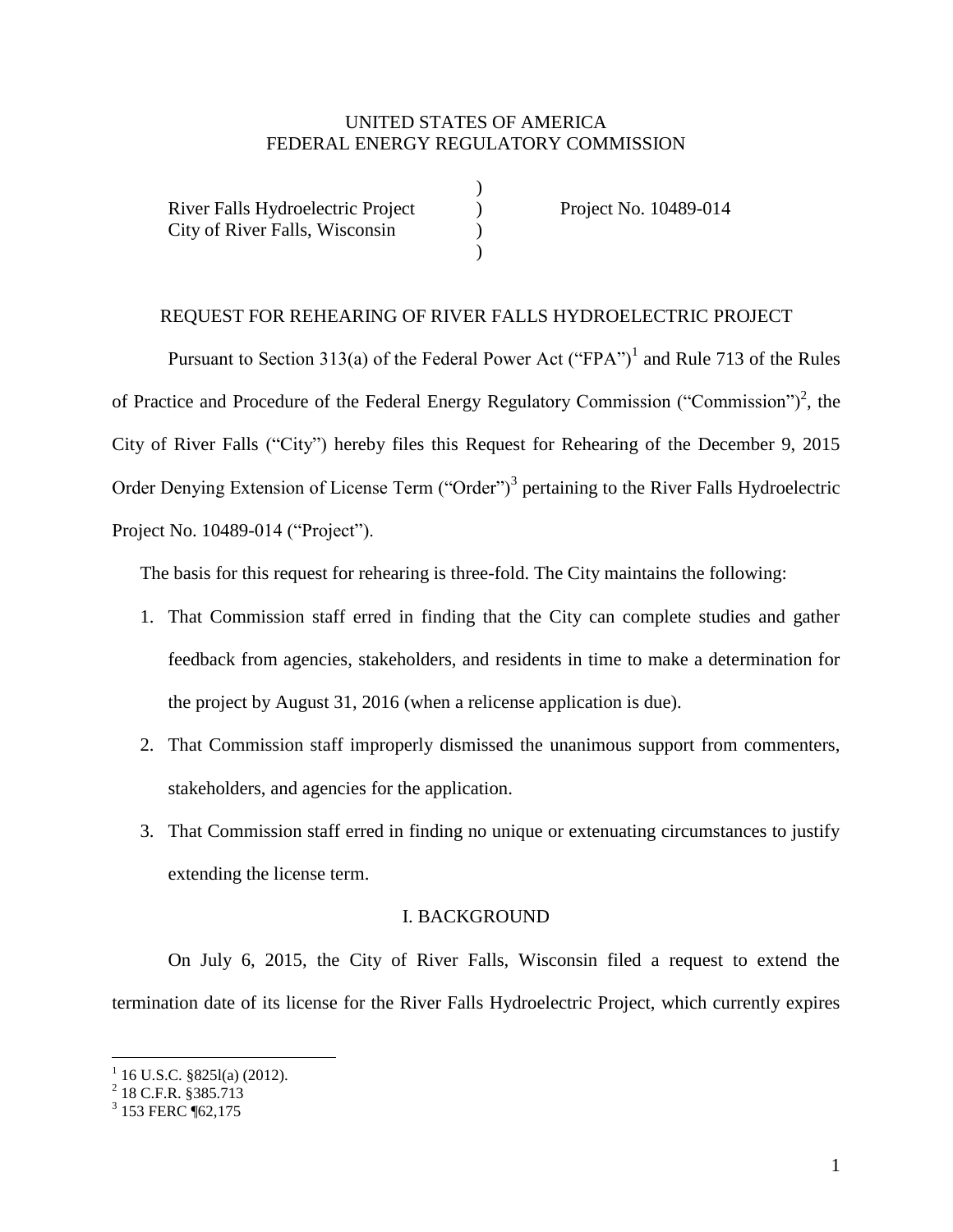on August 31, 2018. The Commission issued a public notice of the City's extension request on August 21, 2015, setting a deadline of September 21, 2015 for filing comments, motions to intervene, and protests. On December 9, 2015, an Order was issued from the Director of the Division of Hydropower Administration and Compliance ("Director") that denied the City's application to extend the license term for the River Falls Hydroelectric Project.

#### II. STATEMENT OF ISSUES

The matters at issue in this request for rehearing are the following:

- 1. Whether the City can complete studies and gather feedback from agencies, stakeholders, and residents in time to make a determination for the project by August 31, 2016 (when a relicense application is due).
- 2. Whether denial is in the public interest despite the unanimous support from commenters, stakeholders, and agencies for the application.
- 3. Whether there are one or more unique or extenuating circumstances to justify extending the license term.

#### III. SPECIFICATION OF ERRORS

Error 1. Commission staff erred in finding the City can complete studies and gather feedback from agencies, stakeholders, and residents in time to make a determination for the project by August 31, 2016 (when a relicense application is due).

In the Order, the Director concludes that analysis of studies and feedback from agencies would help inform the decision of whether or not to continue to pursue the project (Paragraph 13). The City agrees, as evidenced by the extensive study and engagement opportunities contemplated in the Corridor Planning process included with the application. However, the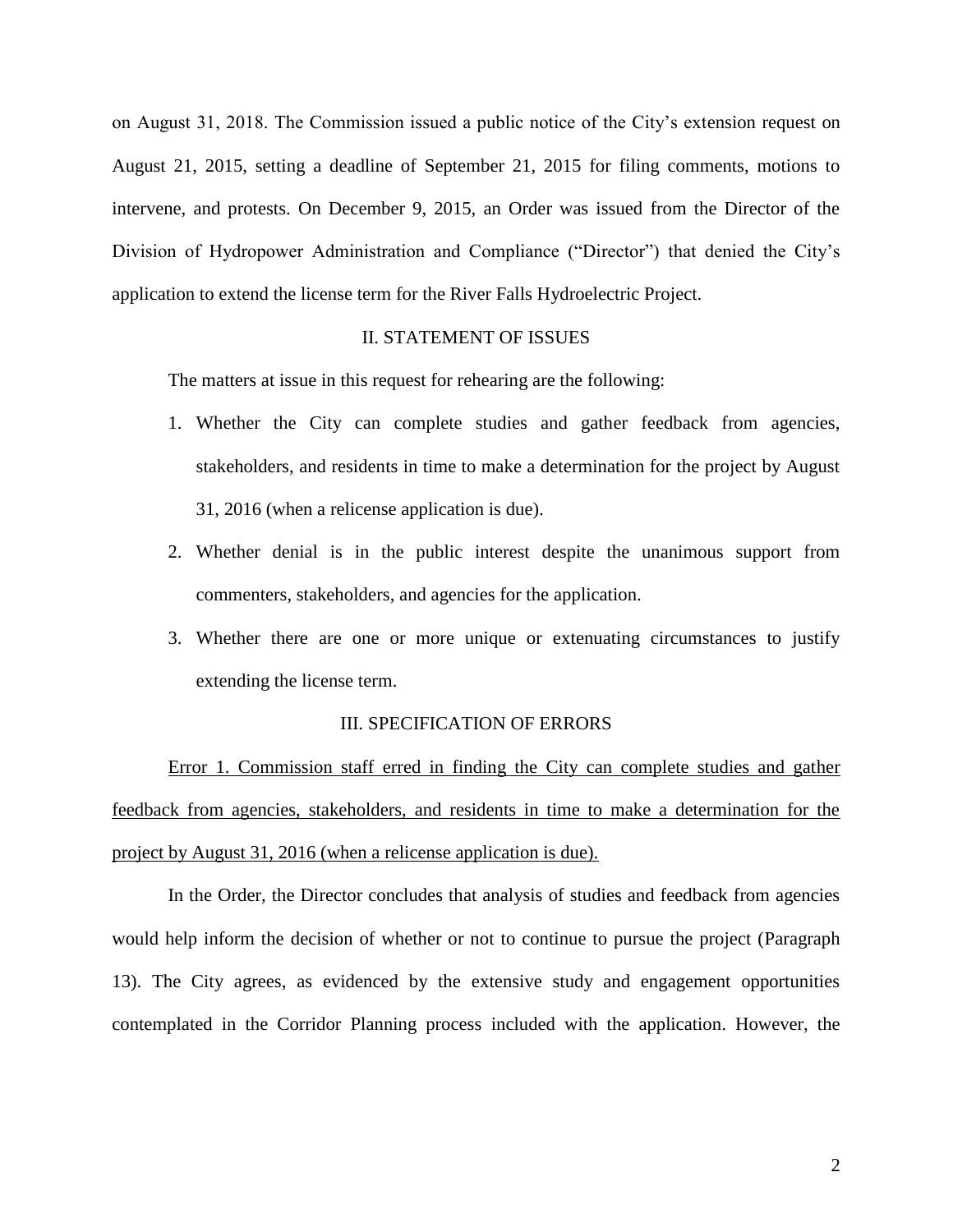Director also acknowledges that there is not enough time to complete the studies and gather feedback from the agencies and community prior to the City submitting a relicense application.

The Order describes the next steps of the process in conflicting terms. Paragraph 8 of the Order argues that the City can continue working on relicensing or surrender at the same time that it develops the Corridor Plan. However, Paragraph 9 of the Order continues that the required studies for completing the Corridor Plan and arriving at the determination will require additional time. The Order concludes in Paragraph 13 that Commission staff sees no reason why the City cannot evaluate both license surrender and relicensing in the remaining time it has to file a relicense application (due August 31, 2016).

If the City were to continue with the studies for just a relicense application, then additional studies could be incorporated into the post-filing process of a relicensing proceeding without disrupting the overall process. However, because the studies, analysis of the studies, and feedback from agencies and stakeholders are necessary to arrive at the determination for the future of the project, those events must occur prior to the submission of a relicense application, currently due on August 31, 2016, which the Order acknowledges cannot occur without additional time. Effectively, the Order says the City can continue with relicensing studies that will require additional time *beyond* August 31, 2016, while the results, analysis, and feedback of those studies are necessary for making a determination on the future of the project *before* the August 31, 2016 deadline. To give the City, agencies, stakeholders, and residents enough time to complete the necessary studies and provide for adequate community engagement, the City needs the additional time beyond the current license term.

Error 2. Commission staff improperly dismissed the unanimous support from commenters, stakeholders, and agencies for the application.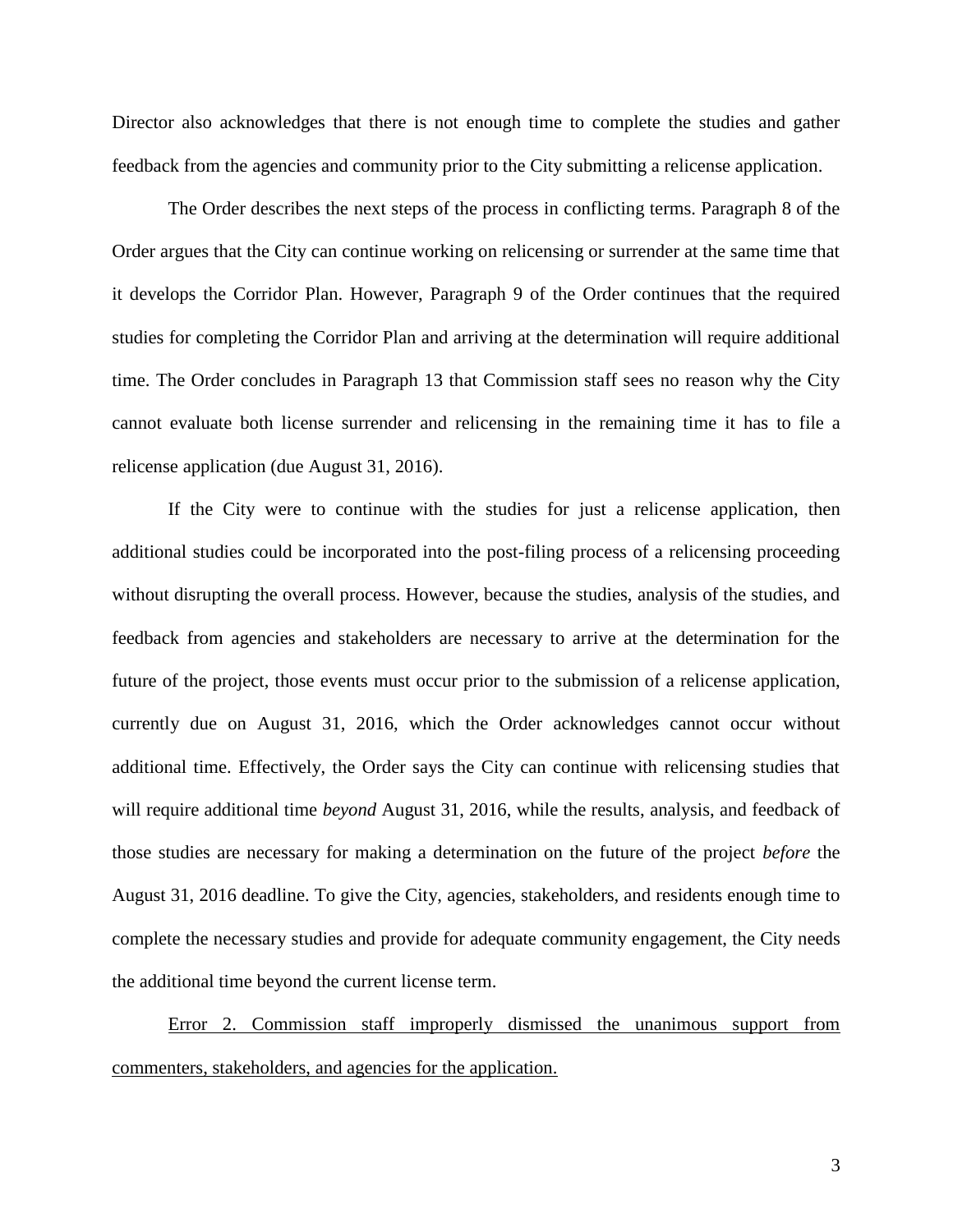The Order noted the extensive and unanimous public support received for the application, including from twenty-five local citizens, the Kinnickinnic River Land Trust, U.S. Department of the Interior (representing the FWS and the NPS), the Kiap-Tu-Wish Chapter of Trout Unlimited, the Friends of the Kinni, and the River Alliance of Wisconsin. Appendix B of the application detailed the City's efforts at stakeholder engagement and Appendix C included supportive feedback received from stakeholders throughout the plan development process.

The Kinnickinnic River Corridor Planning process represents the often-sought collaboration of agencies, stakeholders, and licensees that is expected by elected representatives and taxpayers. They expect government agencies to collaborate with each other, public interest groups, and the public itself. There can be no greater consideration of the public interest. The process developed in River Falls carefully cultivated local stakeholder and agency support for the path forward and for the application. It contemplates that decisions about the future of a project that could change the face of a community are best made by the local community over a period of time and in consultation with stakeholders and agencies. The example of the Milltown Dam Project No. 2543 is persuasive, not to suggest that another agency was placing a burden on the City, but to show that the Commission has often worked in coordination with other agencies to further consider the future of a project. In the City's case, we have worked to garner support for this path forward with a license extension from all commenters for the application, including the Department of Interior representing two major consultative divisions. The path forward through the license extension provides the best opportunity through a collaborative process to determine the future of the project.

Error 3. Commission staff erred in fining no unique or extenuating circumstances to justify extending the license term.

4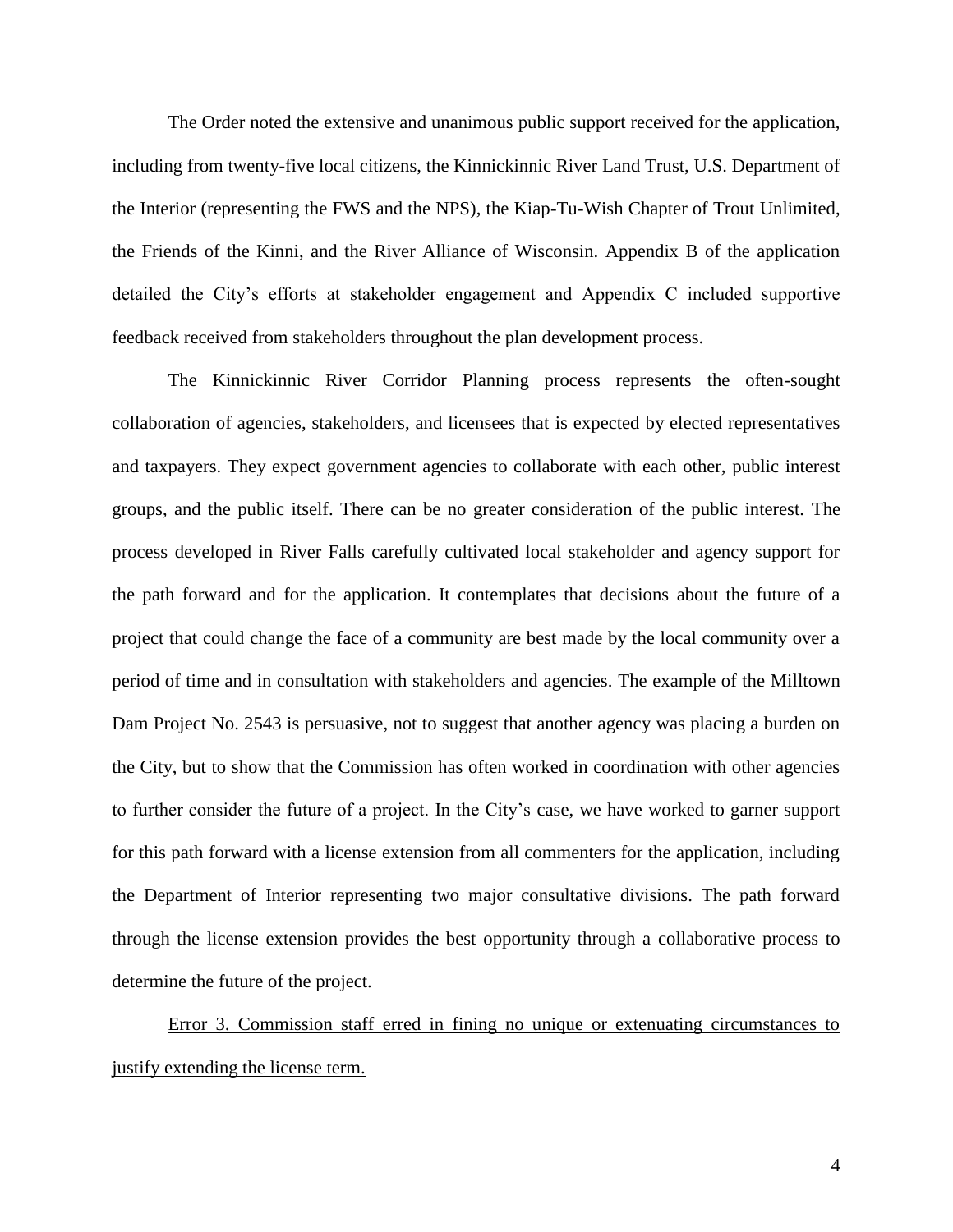The Order concludes that despite the study process requiring additional time beyond the relicensing deadline for which feedback on those studies is necessary to make a determination prior to the relicensing deadline, and despite the unanimous support from stakeholders and agencies for the application, there are no unique or extenuating circumstances to justify extending the license term.

The City of River Falls is not immune from the recent trend among small hydropower facilities to be taking a broader view of its operation when the period of relicensing begins. The costs of relicensing are significant and are typically factored into the return on investment of hydropower facilities over the course of a new license. While the City is at the end of its license term and cannot earn back the costs of relicensing without pursing a relicense application, it can avoid some costs of relicensing by continuing with the preferred Corridor Planning process. This arguably applies the same principle as when the Commission has extended licenses in the past to allow the licensee more time to recoup the costs of their investment.<sup>4</sup> The City is working to operate the River Falls Hydroelectric Project in the most cost-effective manner possible and the Corridor Planning process and extension of the current license term is the best path forward to accomplish that goal, in accordance with past Commission action.

The Order also distinguishes the City's application from past extensions where the unique circumstances were dam safety.<sup>5</sup> However, the consideration of the Saluda case was to suggest that unique circumstances come in many forms. In the City's case, the unique circumstance is the wide-ranging support for the Corridor Planning process and extension application. The City undoubtedly needs additional time to complete studies, evaluate their results with feedback from agencies, and conduct the necessary community engagement. The support for this path forward

 $\overline{a}$ 

<sup>4</sup> *Independence County, Arkansas*, 94 FERC ¶ 62,047 (2001).

<sup>5</sup> *South Carolina Electric & Gas Co.*, 105 FERC ¶ 61,226 (2003).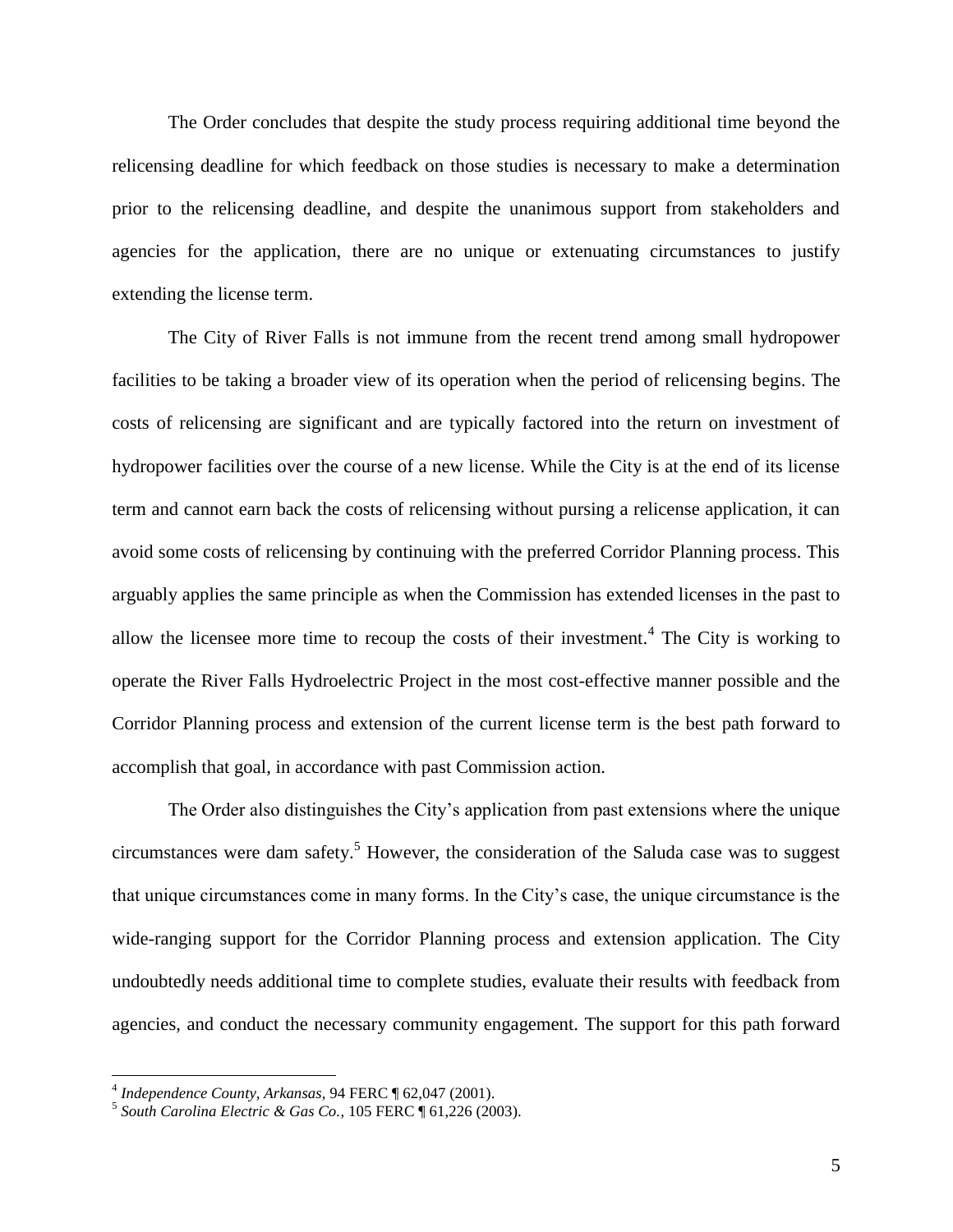and the license extension is also unanimous. There is a unique opportunity for the River Falls community and resource agencies to consider the future of this Project within a framework agreed upon by the parties engaged in the process.

## IV. CONCLUSION

Based on the above claims of issues and errors, the City of River Falls respectfully requests that the Commission grant rehearing of the Order Denying Extension of License Term, 153 FERC ¶ 62, 175 (December 9, 2015), and that it grant the City's request to extend its license term by five (5) years so that it expires on August 31, 2023.

Submitted this  $8<sup>th</sup>$  day of January, 2016.

City of River Falls City of River Falls 222 Lewis Street 222 Lewis Street Tel: (715) 426-3442 Tel: (715) 426-3437 kwesthuis@rfcity.org rfrench@rfcity.org

Kevin Westhuis **Raymond French** Utility Director Management Analyst River Falls, WI 54022 River Falls, WI 54022

### CERTIFICATE OF SERVICE

I hereby certify that I have this day served the foregoing document upon each person designated on the official service list compiled by the Secretary in this proceeding.

Dated at River Falls, Wisconsin, this  $8<sup>th</sup>$  day of January, 2016.

Raymond French 222 Lewis Street River Falls, WI 547022 Tel: (715) 426-3437